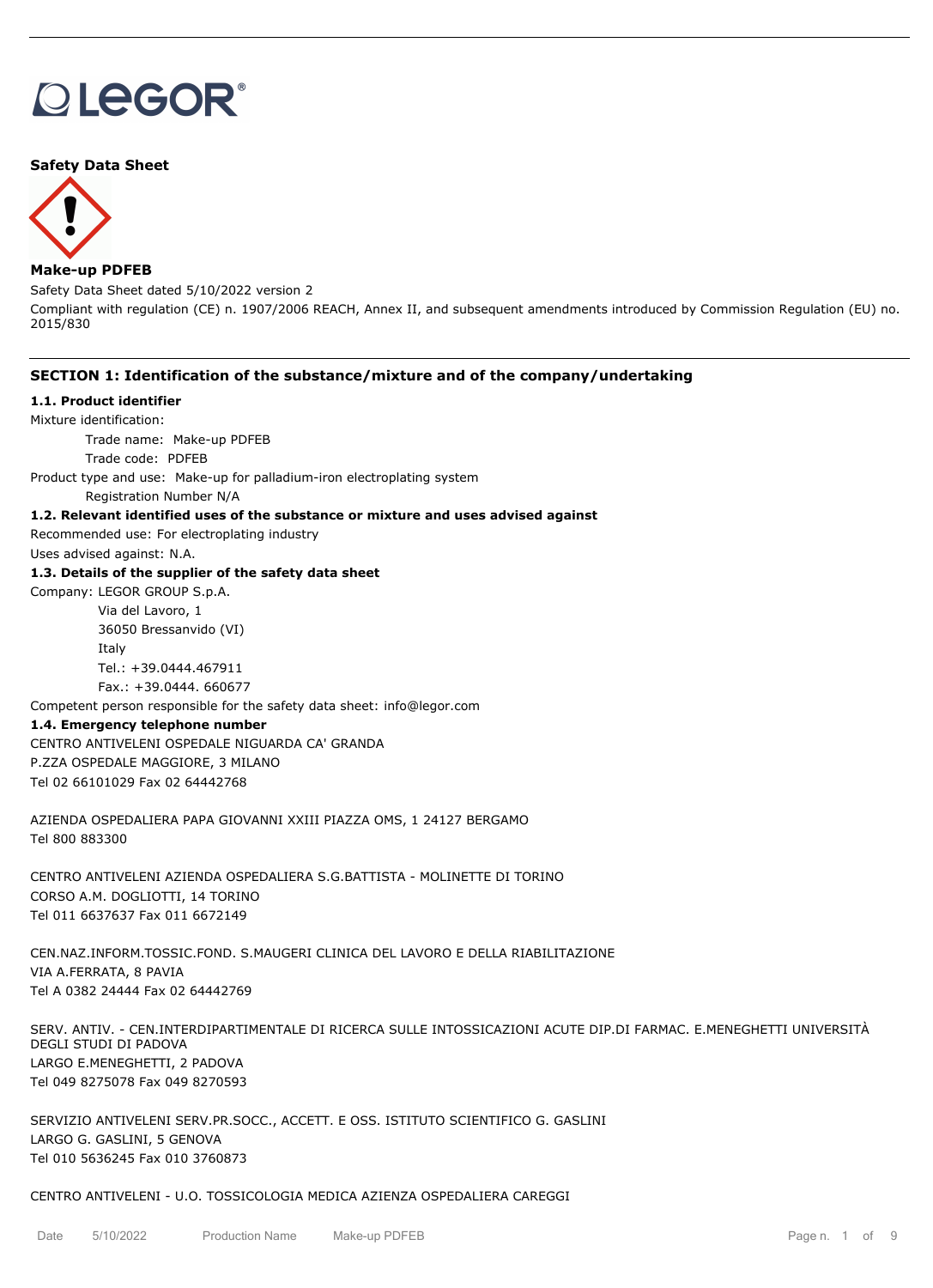VIALE G.B. MORGAGNI, 65 FIRENZE Tel 055 4277238 Fax 055 4277925

CENTRO ANTIVELENI POLICLINICO A.GEMELLI - UNIVERSITA' CATTOLICA DEL SACRO CUORE LARGO F.VITO, 1 ROMA Tel 06 3054343 Fax 06 3051343

CENTRO ANTIVELENI - ISTITUTO DI ANESTESIOLOGIA E RIANIMAZIONE UNIVERSITÀ DEGLI STUDI DI ROMA LA SAPIENZA VIALE DEL POLICLINICO, 155 ROMA Tel 06 49970698 Fax 06 4461967

AZ. OSP. UNIV. FOGGIA V.LE LUIGI PINTO, 1 71122 FOGGIA Tel 0881 732326

CENTRO ANTIVELENI AZIENDA OSPEDALIERA A. CARDARELLI VIA CARDARELLI, 9 NAPOLI Tel 081 7472870 Fax 081 7472880

# **SECTION 2: Hazards identification**



# **2.1. Classification of the substance or mixture**

#### **Regulation (EC) n. 1272/2008 (CLP)**

Skin Irrit. 2 Causes skin irritation.

Eye Irrit. 2 Causes serious eye irritation.

Adverse physicochemical, human health and environmental effects:

No other hazards

# **2.2. Label elements**

**Regulation (EC) No 1272/2008 (CLP):**

**Hazard pictograms and Signal Word**



# **Hazard statements**

| H315 | Causes skin irritation.        |
|------|--------------------------------|
| H319 | Causes serious eye irritation. |

# **Precautionary statements**

| Special provisions according to Annex XVII of REACH and subsequent amendments: |                                                                                               |  |
|--------------------------------------------------------------------------------|-----------------------------------------------------------------------------------------------|--|
| P362+P364                                                                      | Take off contaminated clothing and wash it before reuse.                                      |  |
| P337+P313                                                                      | If eye irritation persists: Get medical advice/attention.                                     |  |
| P332+P313                                                                      | If skin irritation occurs: Get medical advice/attention.                                      |  |
| P280                                                                           | Wear protective gloves/protective clothing/eye protection/face protection/hearing protection/ |  |
| P <sub>264</sub>                                                               | Wash  Thoroughly after handling.                                                              |  |
|                                                                                |                                                                                               |  |

None.

**2.3. Other hazards**

No PBT Ingredients are present

Other Hazards: No other hazards

#### **SECTION 3: Composition/information on ingredients**

**3.1. Substances**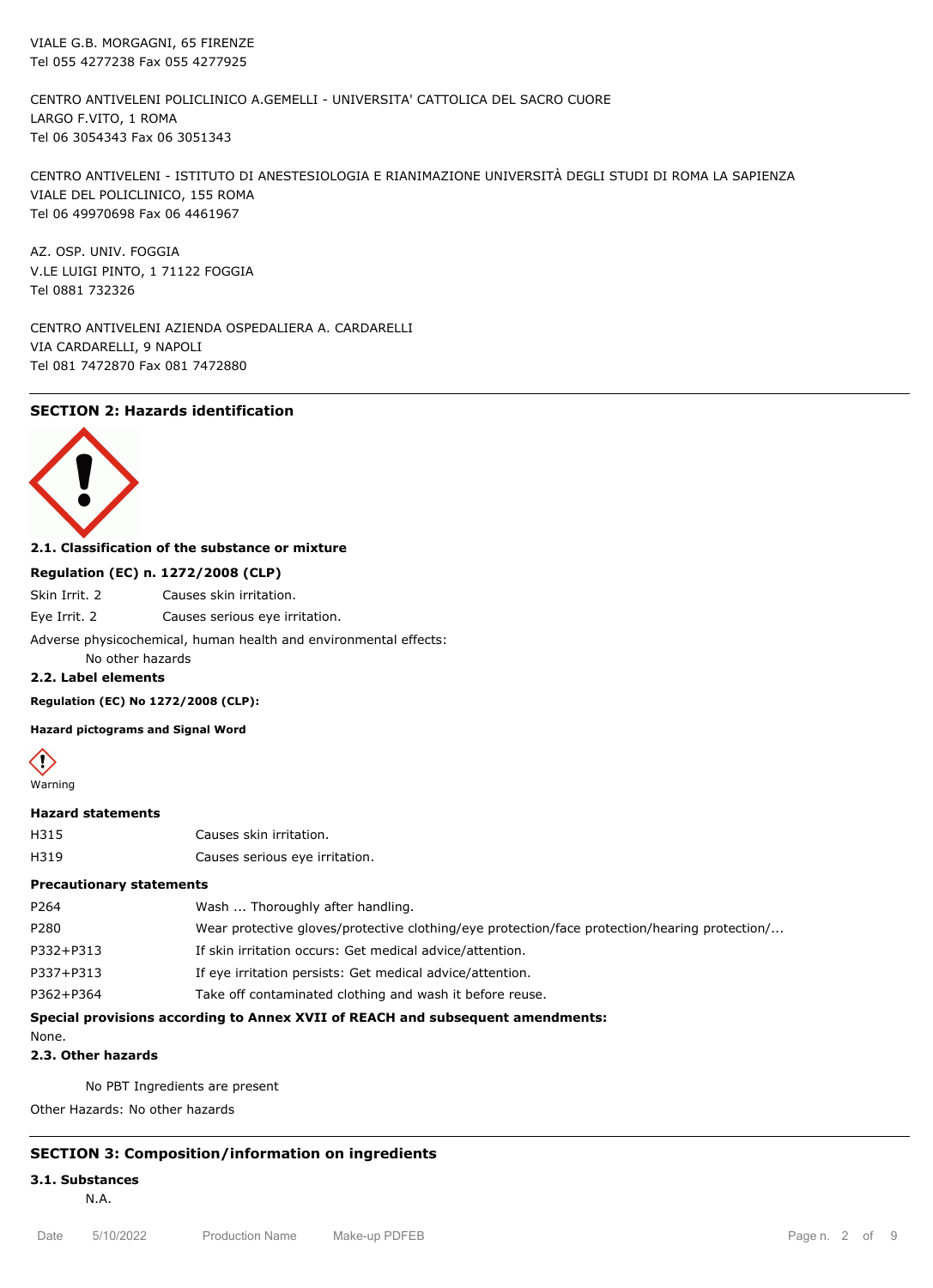Mixture identification: Make-up PDFEB

#### **Hazardous components within the meaning of the CLP regulation and related classification:**

| Qty | Name                      | Ident Numb. Classification |                                                                                         | <b>Registration Number</b> |
|-----|---------------------------|----------------------------|-----------------------------------------------------------------------------------------|----------------------------|
|     | 10-15 % Ammonium sulphate |                            | CAS: 7783-20-2 Eye Irrit. 2, H319; STOT SE 3,<br>EC:231-984-1 H335; Skin Irrit. 2, H315 |                            |

#### **SECTION 4: First aid measures**

#### **4.1. Description of first aid measures**

In case of skin contact:

Immediately take off all contaminated clothing.

Areas of the body that have - or are only even suspected of having - come into contact with the product must be rinsed immediately with plenty of running water and possibly with soap.

Wash thoroughly the body (shower or bath).

Remove contaminated clothing immediatley and dispose off safely.

After contact with skin, wash immediately with soap and plenty of water.

In case of eyes contact:

After contact with the eyes, rinse with water with the eyelids open for a sufficient length of time, then consult an opthalmologist immediately.

Protect uninjured eye.

In case of Ingestion:

Do not induce vomiting, get medical attention showing the SDS and label hazardous.

In case of Inhalation:

Remove casualty to fresh air and keep warm and at rest.

#### **4.2. Most important symptoms and effects, both acute and delayed**

Eye irritation

Eye damages

Skin Irritation

Erythema

#### **4.3. Indication of any immediate medical attention and special treatment needed**

In case of accident or unwellness, seek medical advice immediately (show directions for use or safety data sheet if possible).

#### **SECTION 5: Firefighting measures**

#### **5.1. Extinguishing media**

Suitable extinguishing media:

Water

Carbon dioxide (CO2).

Extinguishing media which must not be used for safety reasons:

None in particular.

# **5.2. Special hazards arising from the substance or mixture**

Do not inhale explosion and combustion gases.

Burning produces heavy smoke.

#### **5.3. Advice for firefighters**

Use suitable breathing apparatus . Collect contaminated fire extinguishing water separately. This must not be discharged into drains. Move undamaged containers from immediate hazard area if it can be done safely.

### **SECTION 6: Accidental release measures**

# **6.1. Personal precautions, protective equipment and emergency procedures**

Wear personal protection equipment.

Remove persons to safety.

See protective measures under point 7 and 8.

# **For emergency responders:**

Wear personal protection equipment.

# **6.2. Environmental precautions**

Do not allow to enter into soil/subsoil. Do not allow to enter into surface water or drains.

Retain contaminated washing water and dispose it.

In case of gas escape or of entry into waterways, soil or drains, inform the responsible authorities. Suitable material for taking up: absorbing material, organic, sand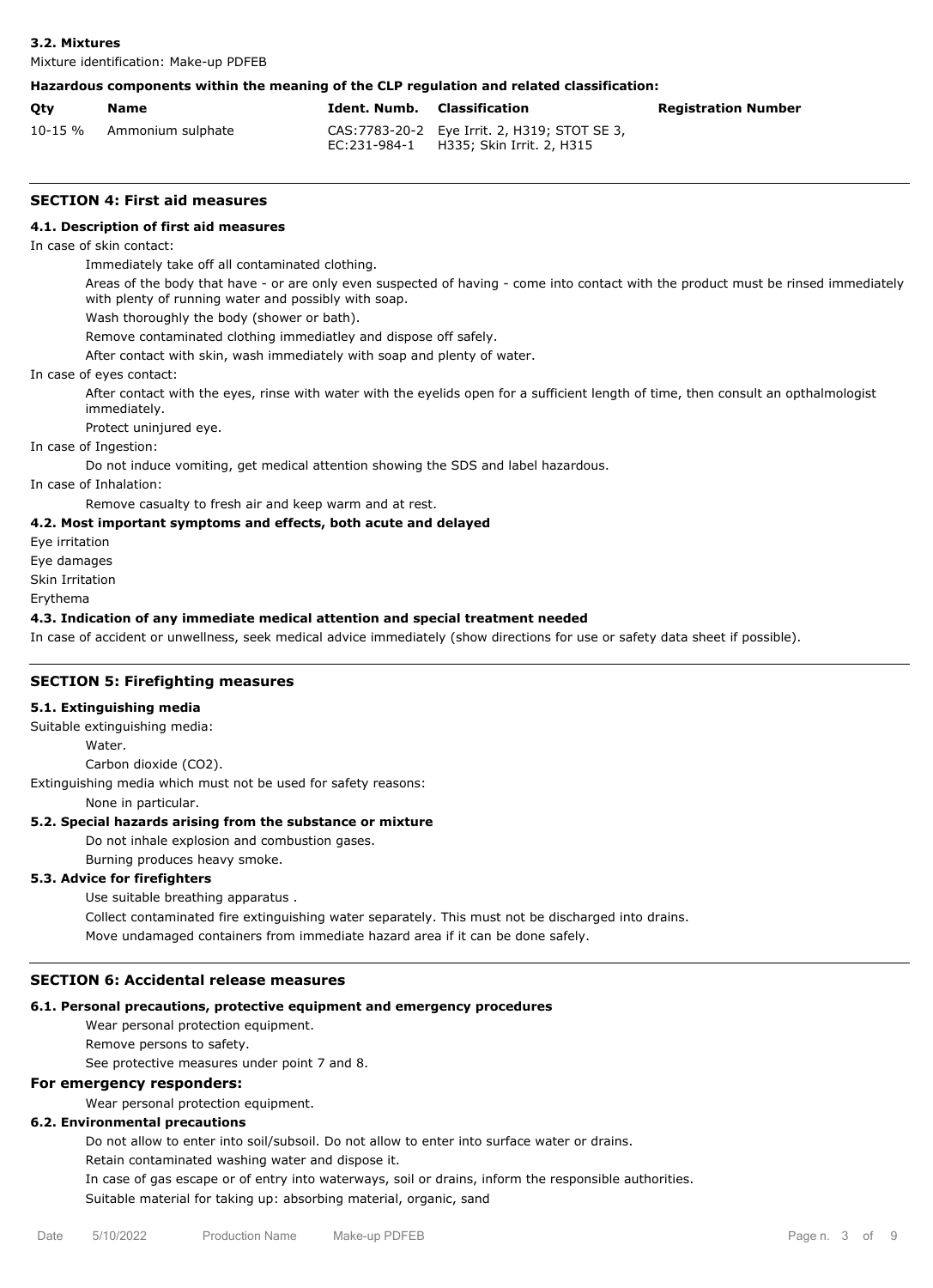#### **6.3. Methods and material for containment and cleaning up**

Suitable material for taking up: absorbing material, organic, sand Wash with plenty of water.

# **6.4. Reference to other sections**

See also section 8 and 13

#### **SECTION 7: Handling and storage**

#### **7.1. Precautions for safe handling**

Avoid contact with skin and eyes, inhalation of vapours and mists.

Don't use empty container before they have been cleaned.

Before making transfer operations, assure that there aren't any incompatible material residuals in the containers.

Contamined clothing should be changed before entering eating areas.

Do not eat or drink while working.

See also section 8 for recommended protective equipment.

#### **7.2. Conditions for safe storage, including any incompatibilities**

Incompatible materials:

None in particular.

Instructions as regards storage premises:

Adequately ventilated premises.

#### **7.3. Specific end use(s)**

Recommendation(s)

None in particular

Industrial sector specific solutions:

None in particular

#### **SECTION 8: Exposure controls/personal protection**

# **8.1. Control parameters**

No data available

#### **8.2. Exposure controls**

Eye protection:

Use close fitting safety goggles, don't use eye lens.

Protection for skin:

Use clothing that provides comprehensive protection to the skin, e.g. cotton, rubber, PVC or viton.

Protection for hands:

Use protective gloves that provides comprehensive protection, e.g. P.V.C., neoprene or rubber.

Respiratory protection: N.A.

Thermal Hazards: N.A. Environmental exposure controls: N.A. Hygienic and Technical measures

N.A.

# **SECTION 9: Physical and chemical properties**

**9.1. Information on basic physical and chemical properties Physical State:** N.A. **Appearance and colour:** Yellow liquid **Odour:** Typical **Odour threshold:** N.A. **pH:** 6,50 **Melting point / freezing point:** N.A. **Initial boiling point and boiling range:** N.A. **Flash point:** > 93°C **Evaporation rate:** N.A. **Upper/lower flammability or explosive limits:** N.A. **Vapour density:** N.A. **Vapour pressure:** N.A. **Relative density:** 1,10 kg/l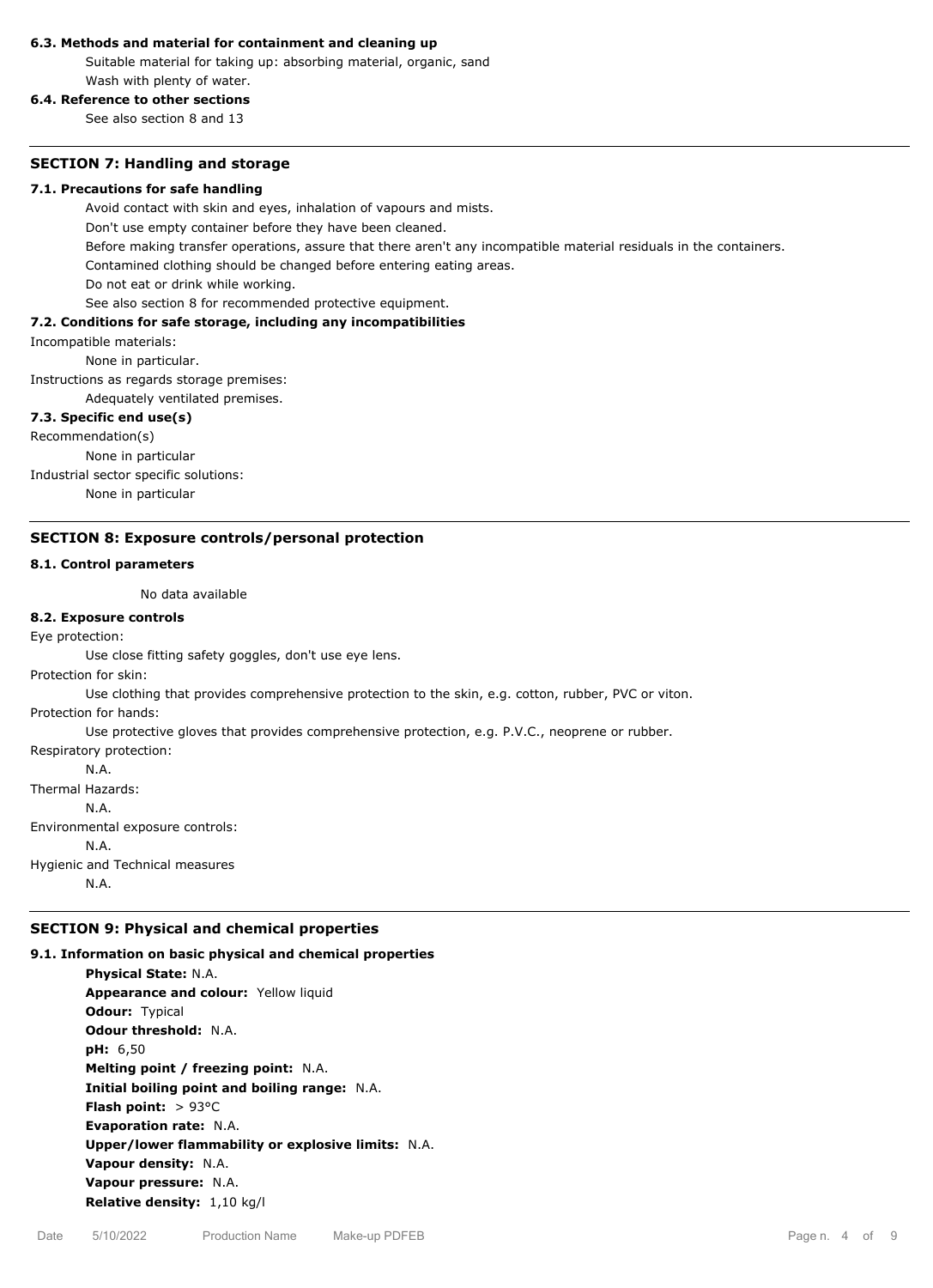**Solubility in water:** Total **Solubility in oil:** N.A. **Partition coefficient (n-octanol/water):** N.A. **Auto-ignition temperature:** N.A. **Decomposition temperature:** N.A. **Viscosity:** N.A. **Explosive properties:** N.A. **Oxidizing properties:** N.A. **Solid/gas flammability:** N.A. **9.2. Other information VOC** N.A. **Substance Groups relevant properties** N.A. **Miscibility:** N.A. **Conductivity:** N.A.

### **SECTION 10: Stability and reactivity**

#### **10.1. Reactivity**

Stable under normal conditions

# **10.2. Chemical stability**

Data not available.

#### **10.3. Possibility of hazardous reactions** None.

#### **10.4. Conditions to avoid**

Stable under normal conditions.

# **10.5. Incompatible materials**

None in particular. **10.6. Hazardous decomposition products**

None.

# **SECTION 11: Toxicological information**

#### **11.1. Information on toxicological effects**

#### **Toxicological Information of the Preparation**

| a) acute toxicity                    | Not classified                                                   |
|--------------------------------------|------------------------------------------------------------------|
|                                      | Based on available data, the classification criteria are not met |
| b) skin corrosion/irritation         | The product is classified: Skin Irrit. 2(H315)                   |
| c) serious eye damage/irritation     | The product is classified: Eye Irrit. 2(H319)                    |
| d) respiratory or skin sensitisation | Not classified                                                   |
|                                      | Based on available data, the classification criteria are not met |
| e) germ cell mutagenicity            | Not classified                                                   |
|                                      | Based on available data, the classification criteria are not met |
| f) carcinogenicity                   | Not classified                                                   |
|                                      | Based on available data, the classification criteria are not met |
| q) reproductive toxicity             | Not classified                                                   |
|                                      | Based on available data, the classification criteria are not met |
| h) STOT-single exposure              | Not classified                                                   |
|                                      | Based on available data, the classification criteria are not met |
| i) STOT-repeated exposure            | Not classified                                                   |
|                                      | Based on available data, the classification criteria are not met |
| j) aspiration hazard                 | Not classified                                                   |
|                                      | Based on available data, the classification criteria are not met |
|                                      |                                                                  |

#### **SECTION 12: Ecological information**

# **12.1. Toxicity**

Adopt good working practices, so that the product is not released into the environment.

Eco-Toxicological Information:

# **List of Eco-Toxicological properties of the product**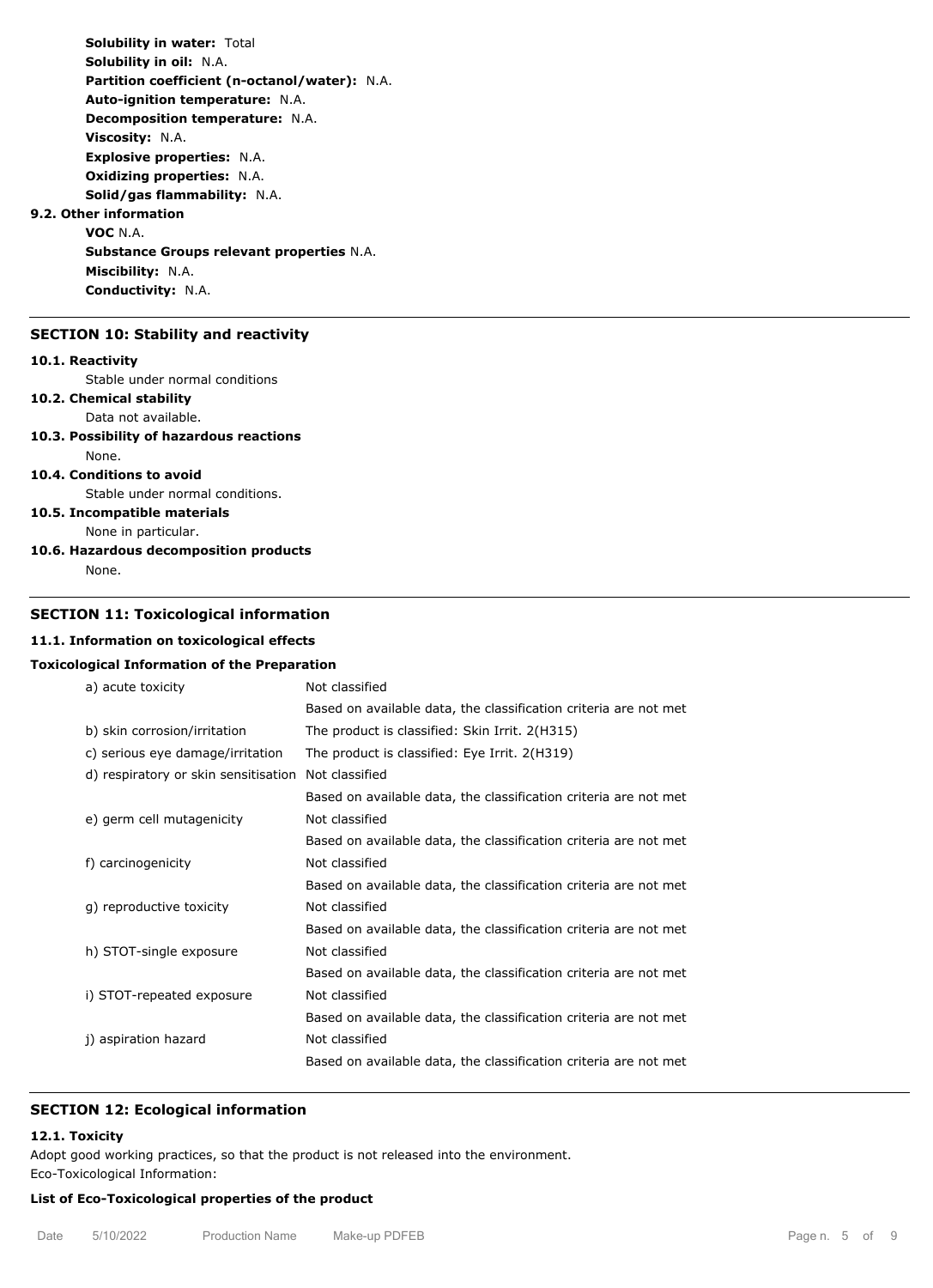Not classified for environmental hazards.

No data available for the product

# **12.2. Persistence and degradability**

N.A.

# **12.3. Bioaccumulative potential**

N.A.

#### **12.4. Mobility in soil**

N.A.

# **12.5. Results of PBT and vPvB assessment**

No PBT Ingredients are present

#### **12.6. Other adverse effects**

N.A.

#### **SECTION 13: Disposal considerations**

#### **13.1. Waste treatment methods**

Recover if possible. In so doing, comply with the local and national regulations currently in force.

# **SECTION 14: Transport information**

#### **14.1. UN number**

N/A

#### **14.2. UN proper shipping name**

ADR-Shipping Name: N/A IATA-Technical name: N/A IMDG-Technical name: N/A

# **14.3. Transport hazard class(es)**

ADR-Class: N/A IATA-Class: N/A IMDG-Class: N/A

#### **14.4. Packing group**

ADR-Packing Group: N/A IATA-Packing group: N/A IMDG-Packing group: N/A

# **14.5. Environmental hazards**

Toxic ingredients quantity: 0,00 Very toxic ingredients quantity: 0,00

No

# Environmental Pollutant: No

#### **14.6. Special precautions for user**

#### Road and Rail (ADR-RID):

ADR-Label: N/A

ADR - Hazard identification number: N/A

ADR-Special Provisions: N/A

ADR-Transport category (Tunnel restriction code): N/A

Air (IATA):

IATA-Passenger Aircraft: N/A IATA-Cargo Aircraft: N/A IATA-Label: N/A IATA-Subsidiary hazards: N/A IATA-Erg: N/A IATA-Special Provisions: N/A Sea (IMDG): IMDG-Stowage Code: N/A IMDG-Stowage Note: N/A

IMDG-Subsidiary hazards: N/A IMDG-Special Provisions: N/A

IMDG-Page: N/A IMDG-Label: N/A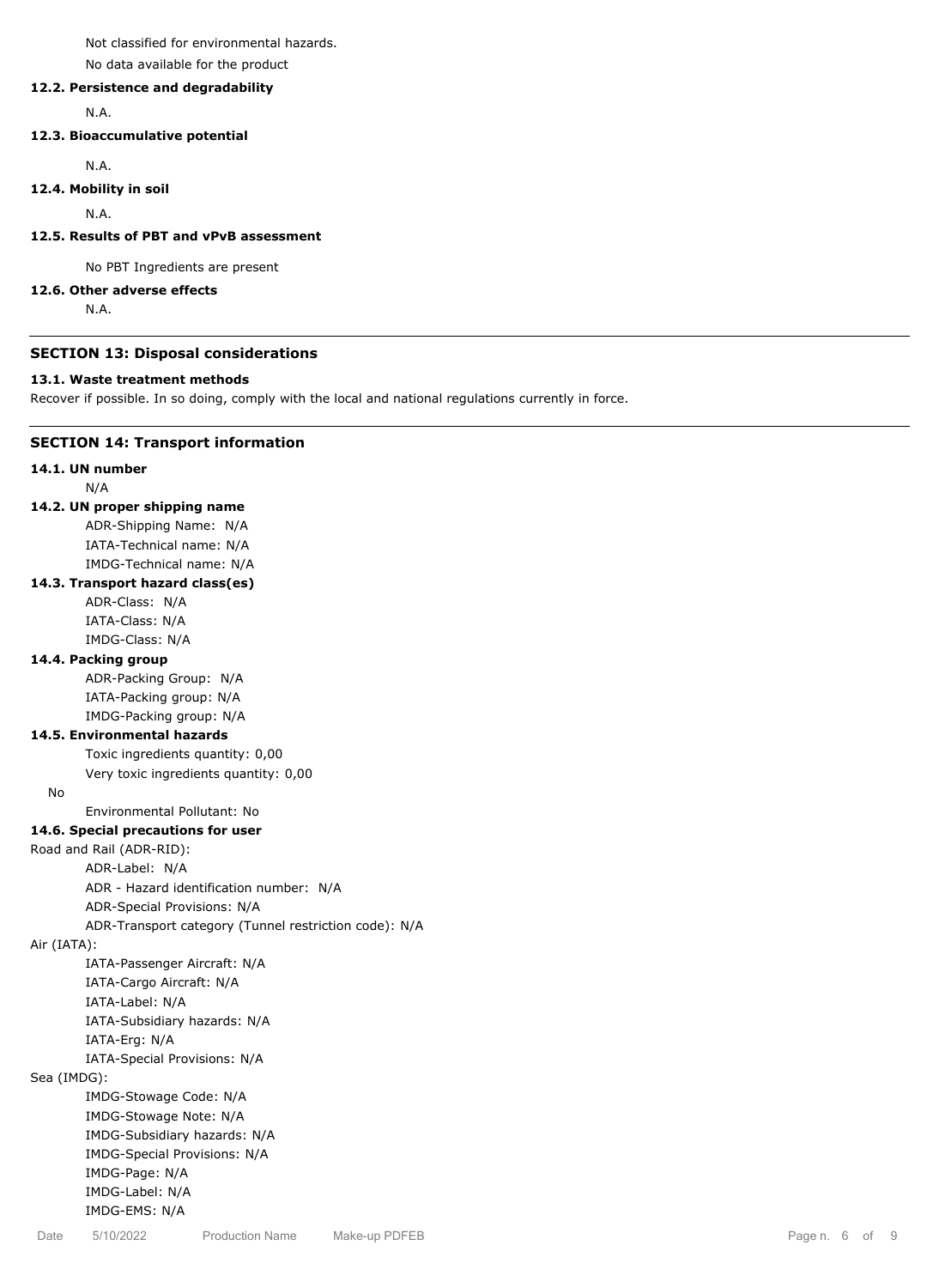N.A.

#### **SECTION 15: Regulatory information**

**15.1. Safety, health and environmental regulations/legislation specific for the substance or mixture**

Dir. 98/24/EC (Risks related to chemical agents at work) Dir. 2000/39/EC (Occupational exposure limit values)

Regulation (EC) n. 1907/2006 (REACH)

Regulation (EC) n. 1272/2008 (CLP)

Regulation (EC) n. 790/2009 (ATP 1 CLP) and (EU) n. 758/2013

Regulation (EU) n. 286/2011 (ATP 2 CLP)

Regulation (EU) n. 618/2012 (ATP 3 CLP)

Regulation (EU) n. 487/2013 (ATP 4 CLP)

Regulation (EU) n. 944/2013 (ATP 5 CLP)

Regulation (EU) n. 605/2014 (ATP 6 CLP)

Regulation (EU) n. 2015/1221 (ATP 7 CLP)

Regulation (EU) n. 2016/918 (ATP 8 CLP)

Regulation (EU) n. 2016/1179 (ATP 9 CLP)

Regulation (EU) n. 2017/776 (ATP 10 CLP) Regulation (EU) n. 2018/669 (ATP 11 CLP)

Regulation (EU) n. 2018/1480 (ATP 13 CLP)

Regulation (EU) n. 2019/521 (ATP 12 CLP)

Regulation (EU) n. 2020/217 (ATP 14 CLP)

Regulation (EU) n. 2020/1182 (ATP 15 CLP)

Regulation (EU) n. 2021/643 (ATP 16 CLP)

Regulation (EU) 2015/830

Restrictions related to the product or the substances contained according to Annex XVII Regulation (EC) 1907/2006 (REACH) and subsequent modifications:

Restrictions related to the product: 3

Restrictions related to the substances contained: 75 Provisions related to directive EU 2012/18 (Seveso III):

N.A.

# **Regulation (EU) No 649/2012 (PIC regulation)**

No substances listed

German Water Hazard Class.

Class 3: extremely hazardous.

SVHC Substances:

No data available

#### **15.2. Chemical safety assessment**

No Chemical Safety Assessment has been carried out for the mixture.

# **SECTION 16: Other information**

| Code                                                                                                                         | <b>Description</b>                |                                                                |  |
|------------------------------------------------------------------------------------------------------------------------------|-----------------------------------|----------------------------------------------------------------|--|
| H315                                                                                                                         | Causes skin irritation.           |                                                                |  |
| H319                                                                                                                         | Causes serious eye irritation.    |                                                                |  |
| H335                                                                                                                         | May cause respiratory irritation. |                                                                |  |
| Code                                                                                                                         | Hazard class and hazard category  | <b>Description</b>                                             |  |
| 3.2/2                                                                                                                        | Skin Irrit. 2                     | Skin irritation, Category 2                                    |  |
| 3.3/2                                                                                                                        | Eye Irrit. 2                      | Eve irritation, Category 2                                     |  |
| 3.8/3                                                                                                                        | STOT SE 3                         | Specific target organ toxicity $-$ single exposure, Category 3 |  |
| Classification and procedure used to derive the classification for mixtures according to Regulation (EC) 1272/2008<br>ICLP1: |                                   |                                                                |  |

| Classification according to Regulation Classification procedure<br>(EC) Nr. 1272/2008 |                    |
|---------------------------------------------------------------------------------------|--------------------|
| 3.2/2                                                                                 | Calculation method |
| 3.3/2                                                                                 | Calculation method |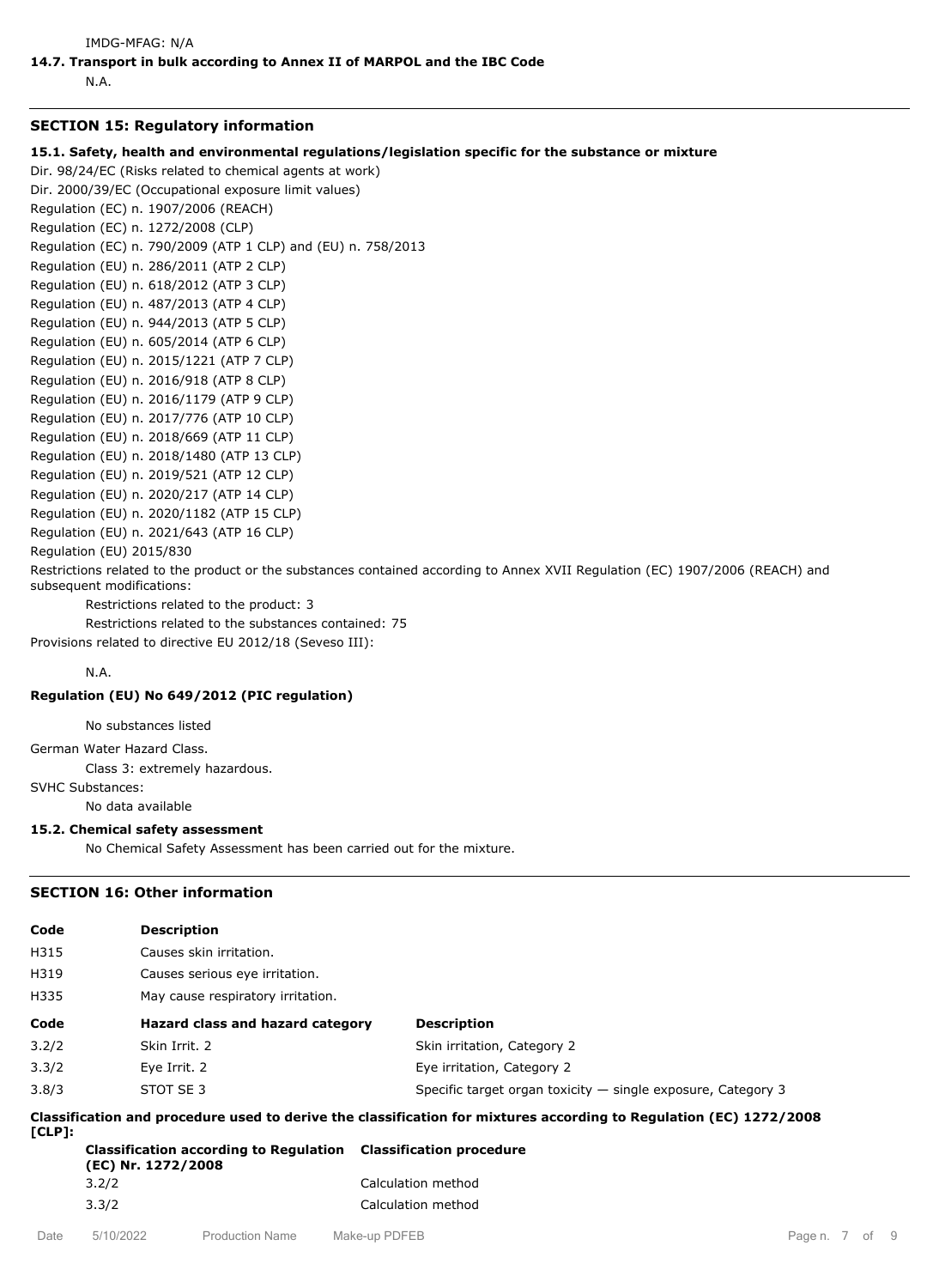This document was prepared by a competent person who has received appropriate training.

Main bibliographic sources:

ECDIN - Environmental Chemicals Data and Information Network - Joint Research Centre, Commission of the European Communities

SAX's DANGEROUS PROPERTIES OF INDUSTRIAL MATERIALS - Eight Edition - Van Nostrand Reinold

The information contained herein is based on our state of knowledge at the above-specified date. It refers solely to the product indicated and constitutes no guarantee of particular quality.

It is the duty of the user to ensure that this information is appropriate and complete with respect to the specific use intended.

This MSDS cancels and replaces any preceding release.

Legend to abbreviations and acronyms used in the safety data sheet:

ACGIH: American Conference of Governmental Industrial Hygienists

ADR: European Agreement concerning the International Carriage of Dangerous Goods by Road.

AND: European Agreement concerning the International Carriage of Dangerous Goods by Inland Waterways

ATE: Acute Toxicity Estimate

ATEmix: Acute toxicity Estimate (Mixtures)

BCF: Biological Concentration Factor

BEI: Biological Exposure Index

BOD: Biochemical Oxygen Demand

CAS: Chemical Abstracts Service (division of the American Chemical Society).

CAV: Poison Center

CE: European Community

CLP: Classification, Labeling, Packaging.

CMR: Carcinogenic, Mutagenic and Reprotoxic

COD: Chemical Oxygen Demand

COV: Volatile Organic Compound

CSA: Chemical Safety Assessment

CSR: Chemical Safety Report

DMEL: Derived Minimal Effect Level

DNEL: Derived No Effect Level.

DPD: Dangerous Preparations Directive

DSD: Dangerous Substances Directive

EC50: Half Maximal Effective Concentration

ECHA: European Chemicals Agency

EINECS: European Inventory of Existing Commercial Chemical Substances.

ES: Exposure Scenario

GefStoffVO: Ordinance on Hazardous Substances, Germany.

GHS: Globally Harmonized System of Classification and Labeling of Chemicals.

IARC: International Agency for Research on Cancer

IATA: International Air Transport Association.

IATA-DGR: Dangerous Goods Regulation by the "International Air Transport Association" (IATA).

IC50: half maximal inhibitory concentration

ICAO: International Civil Aviation Organization.

ICAO-TI: Technical Instructions by the "International Civil Aviation Organization" (ICAO).

IMDG: International Maritime Code for Dangerous Goods.

INCI: International Nomenclature of Cosmetic Ingredients.

IRCCS: Scientific Institute for Research, Hospitalization and Health Care

KAFH: KAFH

KSt: Explosion coefficient.

LC50: Lethal concentration, for 50 percent of test population.

LD50: Lethal dose, for 50 percent of test population.

LDLo: Leathal Dose Low

N.A.: Not Applicable

N/A: Not Applicable

N/D: Not defined/ Not available

NA: Not available

NIOSH: National Institute for Occupational Safety and Health

NOAEL: No Observed Adverse Effect Level

OSHA: Occupational Safety and Health Administration.

PBT: Persistent, Bioaccumulative and Toxic

PGK: Packaging Instruction

PNEC: Predicted No Effect Concentration.

PSG: Passengers